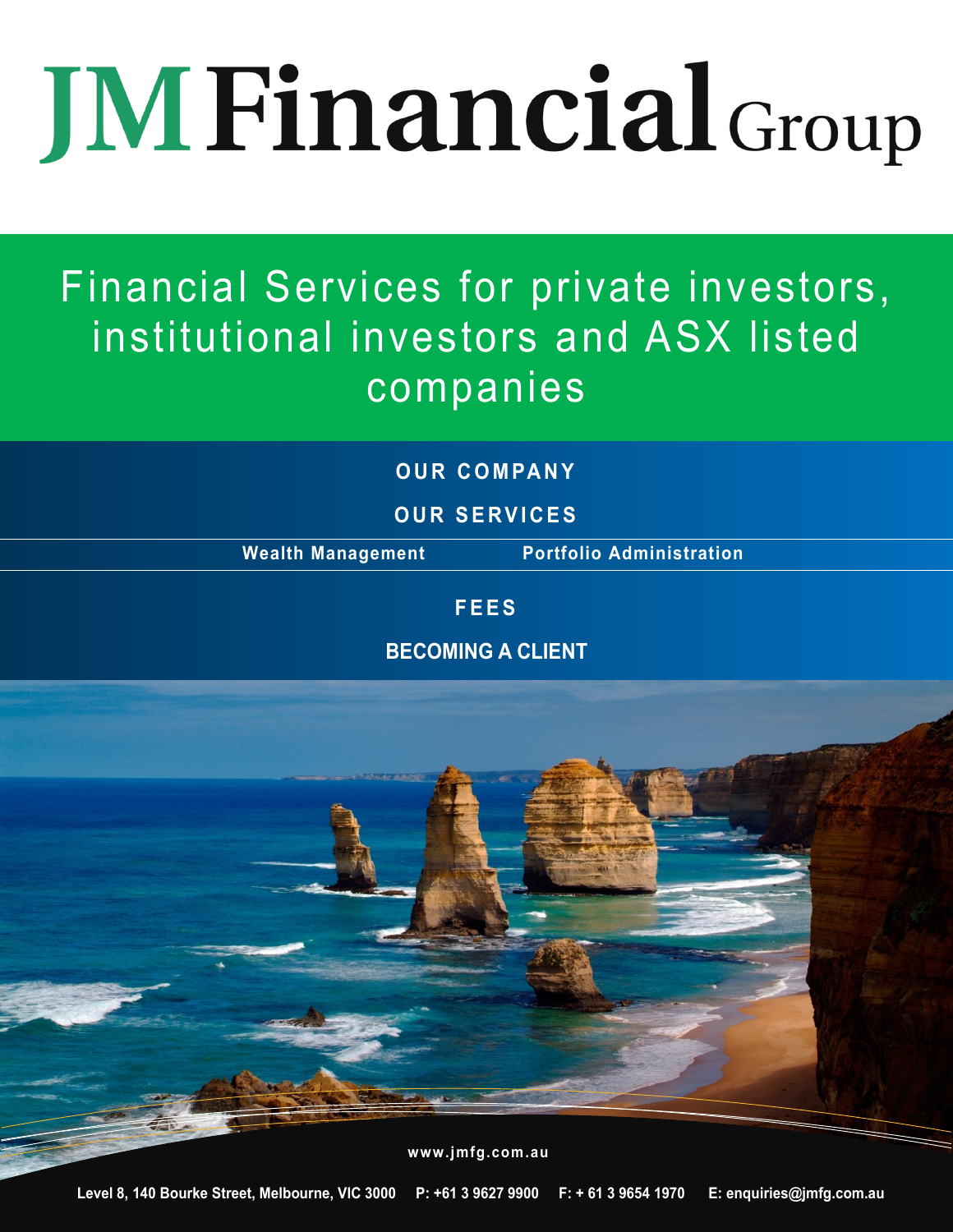#### **OUR COMPANY**

JM Financial Group is an Australian owned independent advisory firm based in Melbourne, Australia. JM Financial Group offers a range of financial services to private investors, institutional investors, and ASX listed companies.

The origins of JM Financial Group date back to 1991 when it operated as Lowell Asset Management, providing tailored solutions for wealth creation to wholesale investors. In 2000, the company changed its name to JM Financial Group following the buy-out of the major shareholder by a group of staff members.

To this day, JM Financial Group continues to provide wealth management, share advisory, portfolio administration and corporate advisory services to a range of retail, wholesale and corporate investors throughout Australia.

Clients of JM Financial Group benefit not only from the experience of their Investment Adviser, but also from a dedicated team of support staff who assist with the day-today management and administration of investor accounts.

When you join JM Financial Group, you are partnering with a team of professionals who are actively involved in your account, ensuring that the service you receive is highly personalised.

#### **Operating Philosophy of JM Financial Group**

- JM Financial Group delivers a personalised service, where financial objectives, financial situation and lifestyle goals are taken into account before delivering an investment strategy
- \* Clients receive ongoing investment advice and regular reviews
- Confidentiality, privacy and operational transparency are of paramount importance to the firm
- ❖ Flexible fee structures

#### **Services Offered:**

JM Financial Group offers the following services:

- ❖ Wealth Management
- ❖ Portfolio Administration

#### **OUR SERVICES**

#### **Wealth Management**

JM Financial Group offers a wealth management service to wholesale and retail investors through its Discretionary Portfolio Administration Service (DPAS). The DPAS provides you with a tailored portfolio which reflects your financial goals, lifestyle choices and tolerance for risk. JM Financial Group manages the portfolio for you and can make all investment decisions on your behalf except where you instruct otherwise.

In addition to constructing and managing your portfolio, the DPAS undertakes all administrative and reporting functions, including dividend payments, corporate actions, tax accounting, performance reports, and quarterly and annual reports.

As the administrator of the DPAS, JM Financial Group is responsible for making investment decisions and monitoring the performance of your portfolio. Performance reports are sent to you quarterly and annually.

JM Financial Group has appointed an external custodian, Sandhurst Trustees Limited, a wholly owned subsidiary of Bendigo Bank Limited, which will securely hold, for your benefit, the shares and cash in your DPAS portfolio.

The DPAS is open to both retail and wholesale investors.

#### **Benefits of the Discretionary Portfolio Administration Service:**

- $\div$  Tailored strategy to suit your lifestyle and financial objectives
- Full administration management
- Portfolio performance reporting on a quarterly and financial tax year basis
- $\div$  All portfolio investment decisions can be made by your Investment Adviser
- All administration is handled in-house to ensure your personal information remains confidential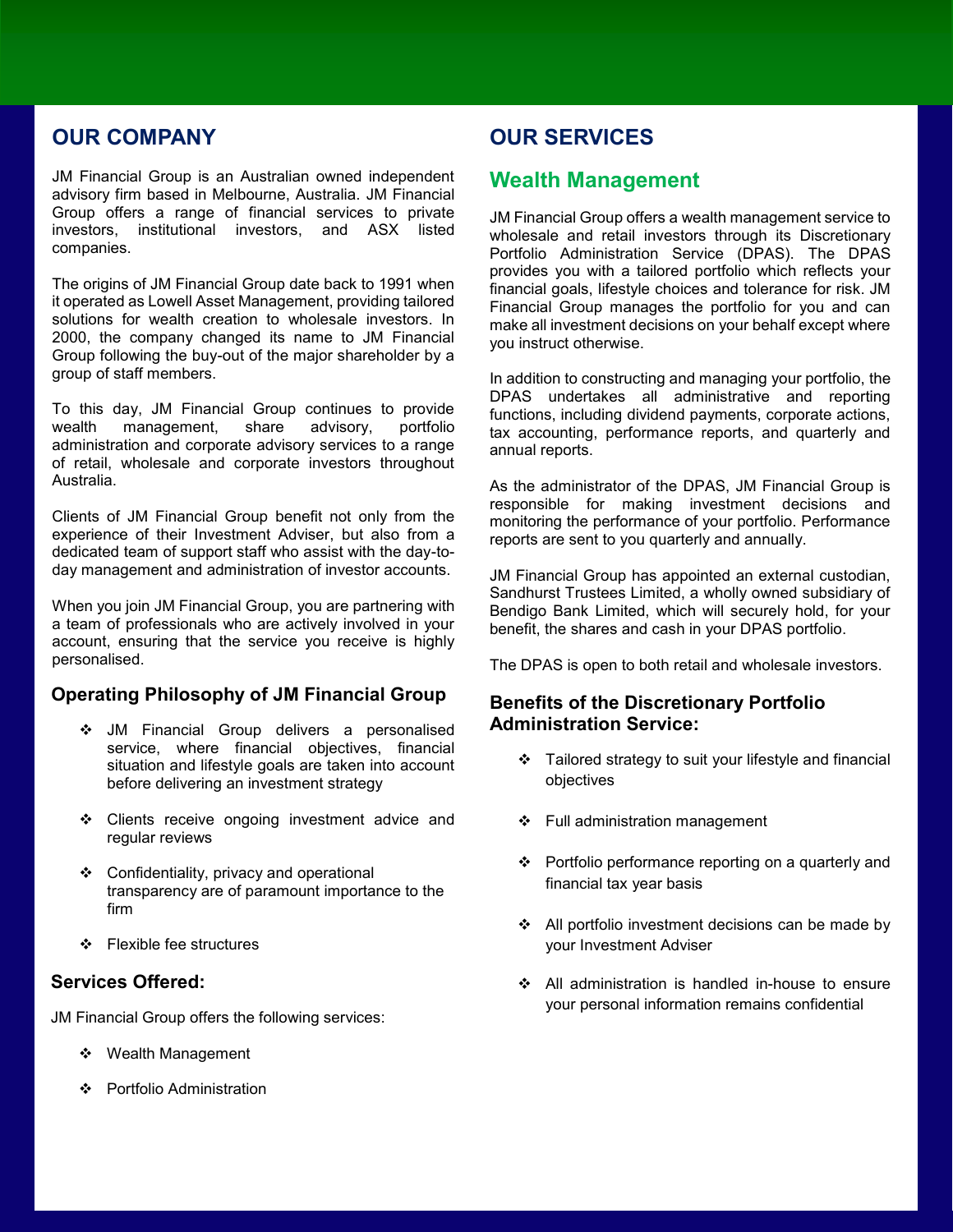#### **Reports Provided by JM Financial Group:**

- Portfolio Appraisals
- Performance Reports
- ❖ Transaction Reports
- ❖ Income Summary
- ❖ Capital Gains/Losses Reporting
- Cash Ledger
- ❖ Ad-hoc reports on request

#### **Portfolio Administration**

JM Financial Group offers comprehensive investor-directed portfolio management through its Portfolio Administration Service (PAS). The PAS provides performance tracking and reporting for your portfolio, and allows you to buy and sell shares with or without financial advice.

The PAS undertakes all administrative and reporting functions, including dividend payments, corporate actions, tax accounting, performance reports, and quarterly and annual reports.

As the administrator of the PAS, JM Financial Group is responsible for maintaining your records, share portfolio reporting, and carrying out your instructions or the instructions of your authorised representatives.

JM Financial Group has appointed an external custodian, Sandhurst Trustees Limited, a wholly owned subsidiary of Bendigo Bank Limited, who will securely hold, for your benefit, the shares and cash in your PAS portfolio.

#### **Benefits of the Portfolio Administration Service:**

- ❖ Full administration management
- ◆ No company paperwork
- $\div$  Dividend statements and corporate action notices are never missed
- $\div$  Choose the stocks you want to invest in, with the option of investment advice
- Direct liaison between your accountant and JM Financial Group

#### **Reports Provided by JM Financial Group:**

- Portfolio Appraisals
- ❖ Performance Reports
- ❖ Transaction Reports
- ❖ Income Summary
- Capital Gains/Losses Reports
- Cash Ledger
- ❖ Ad-hoc reports on request